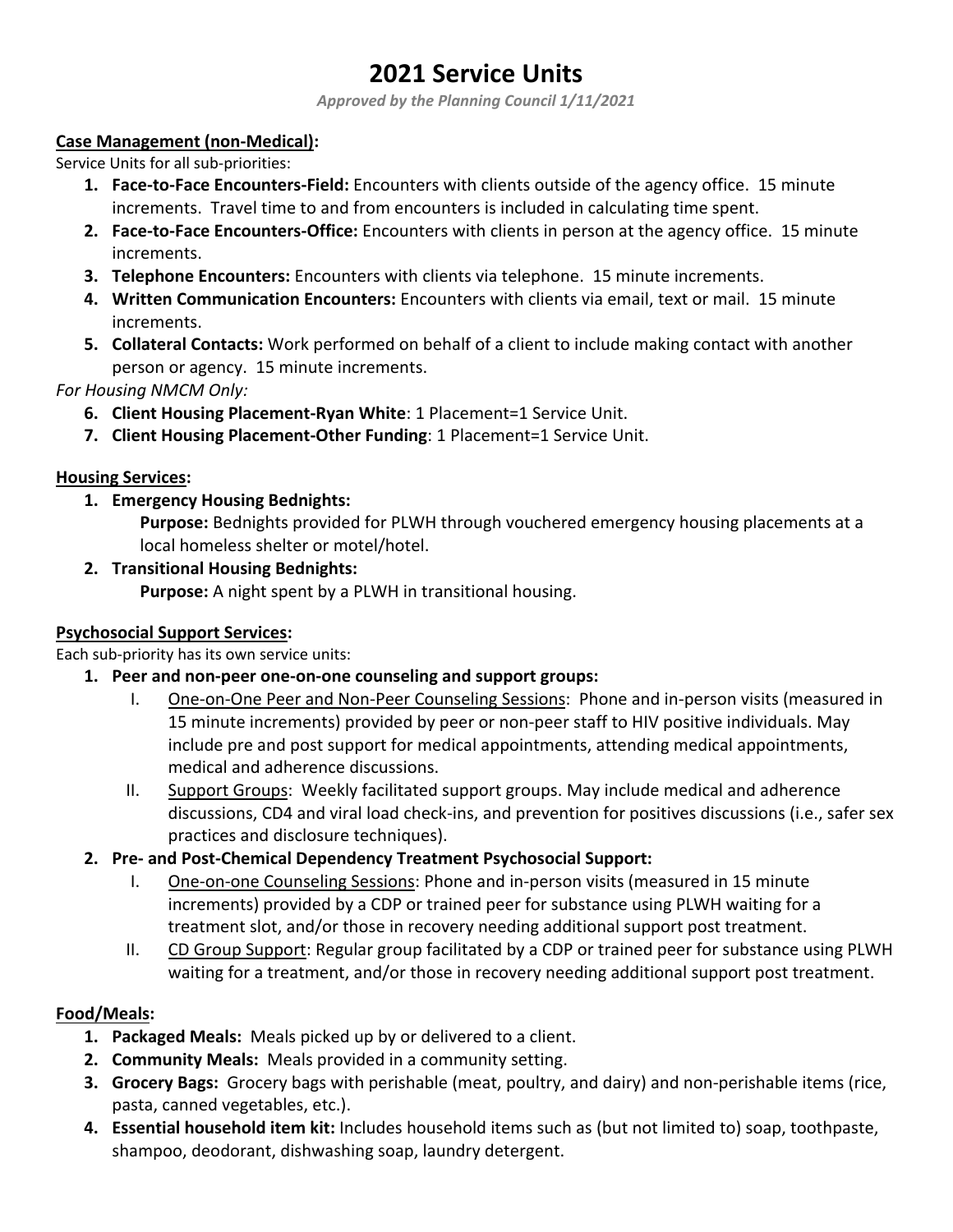- **5. Nutrition Consult Encounter:** Encounters with a registered dietician which may include a new patient assessment or a re-assessment (diet history, brief medical history, anthropometric measurements) consults with other service providers (e.g. physicians, nurses, case managers, etc.), additional assessments and phone consultations with patients on nutritional issues.
- **6. Nutrition Skills Building Encounter:** Encounters with a registered dietician; to include education regarding grocery shopping, meal preparation, assessing dietary needs, evaluation of meal bags, and other nutritional needs. May occur one-on-one or in a group setting.

### **Medical Transportation:**

- **1. One Way Rides:** Medical transportation services are defined as one-way rides used to transport clients to and/or from any medical or support service. Rides may be reimbursed in the form of public transportation passes (buses, ferries, trollies, etc.), taxi vouchers, and/or gas vouchers.
- **2. Parking Vouchers:** One unit = one voucher for parking to access medical and support services. Direct cash payments or cash reimbursements to clients are not allowed.

# **Oral Health Care:**

Units for this service are based on a fee schedule for all dental codes.

# **Outpatient/Ambulatory Health Services: Treatment Adherence:**

**1. Medication Adherence Assessments/Encounters:** In-person and/or phone encounters with clients, which include treatment readiness discussions, medication adherence assessments, medication education, and directly observed treatment. Encounters may also include ongoing review of past medication adherence and changes to the client medication regimen.

## **Early Intervention Services:**

- **1. Targeted HIV Test Encounter:** (measured in 15 minute increments). Includes activities related to identifying high-risk people who do not know their HIV status and referring and linking them to HIV testing.
- **2. HIV Test Completed:** 1 service unit = 1 test completed. Counts the number of HIV tests completed and the results (positive, negative, indeterminate) of each test.
- **3. Health Education and Literacy Encounters:** (measured in 15 minute increments). Includes activities related to improving knowledge and skills related to health education and literacy, HIV disease and related topics, accessing and maintaining medical care, medication adherence, risk reduction, and the continuum of HIV care.
- **4. Referral Encounters:** (measured in 15 minute increments). Includes activities related to providing a referrals to improve HIV care and treatment services at key points of entry. Includes advocating on a client's behalf regarding a referral, or following up with referral sources for referral outcomes. This unit is for referrals to any medical or support service except HIV testing.
- **5. Linkage to Services encounters:** (measured in 15 minute increments). Includes activities related to confirming that a client has attended successfully been linked to services or attended an appointment. Travel time to and from encounters is included in calculating time spent. . Service linkage should not be done by client self-report alone, but confirmed with the provider to guarantee attendance.
- **6. General Support:** (measured in 15 minute increments). Includes activities that do not easily fit into the other service categories. Includes client support and advocacy, as well as documentation of client discharge based on result of HIV-negative test result and/or completion of required linkages to care and treatment.

### Emergency Financial Assistance

**1. Rental Assistance**: (1 unit = 1 payment) Assistance provided on behalf of clients (depending on emergency need and eligibility) to help meet emergency rent needs. Payment is made directly to a third-party payee (housing provider) because funds cannot be paid directly to a client. Additionally, grants may not be used to pay for